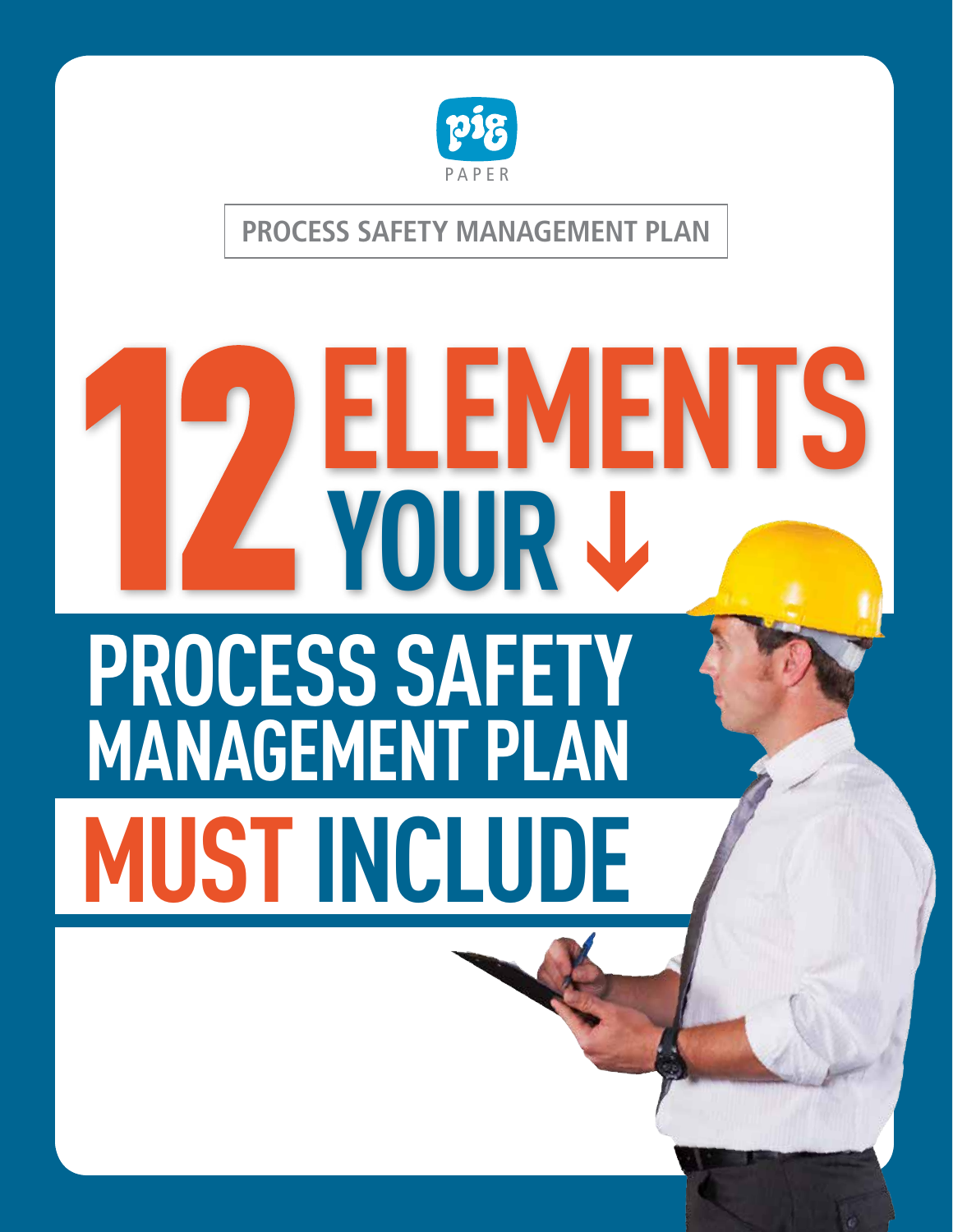# 12 Elements

#### Your Process Safety Management Plan Must Include

Employees are entitled to safe workplaces. The Clean Air Act Amendments of 1990 required the Occupational Safety and Health Administration (OSHA) to create regulations to protect workers from the risk of incidents involving hazardous chemicals. As a result, OSHA created the Process Safety Management (PSM) standard, which forces facilities that store, process or handle large quantities of hazardous chemicals to define how they will protect employees and the environment from hazards [29 CFR 1910.119].

This PIG Paper will help you determine if you need a PSM plan and outline the 12 required elements that make up a complete plan.

The OSHA PSM standard mainly applies to manufacturing industries — particularly those handling and producing chemicals, transportation equipment and fabricated metal products. Other affected sectors include:

- Natural gas liquids
- Farm product warehousing
- Electric, gas and sanitary services
- Wholesale trade
- **Pyrotechnics**
- Explosives manufacture
- Contractors working in covered facilities





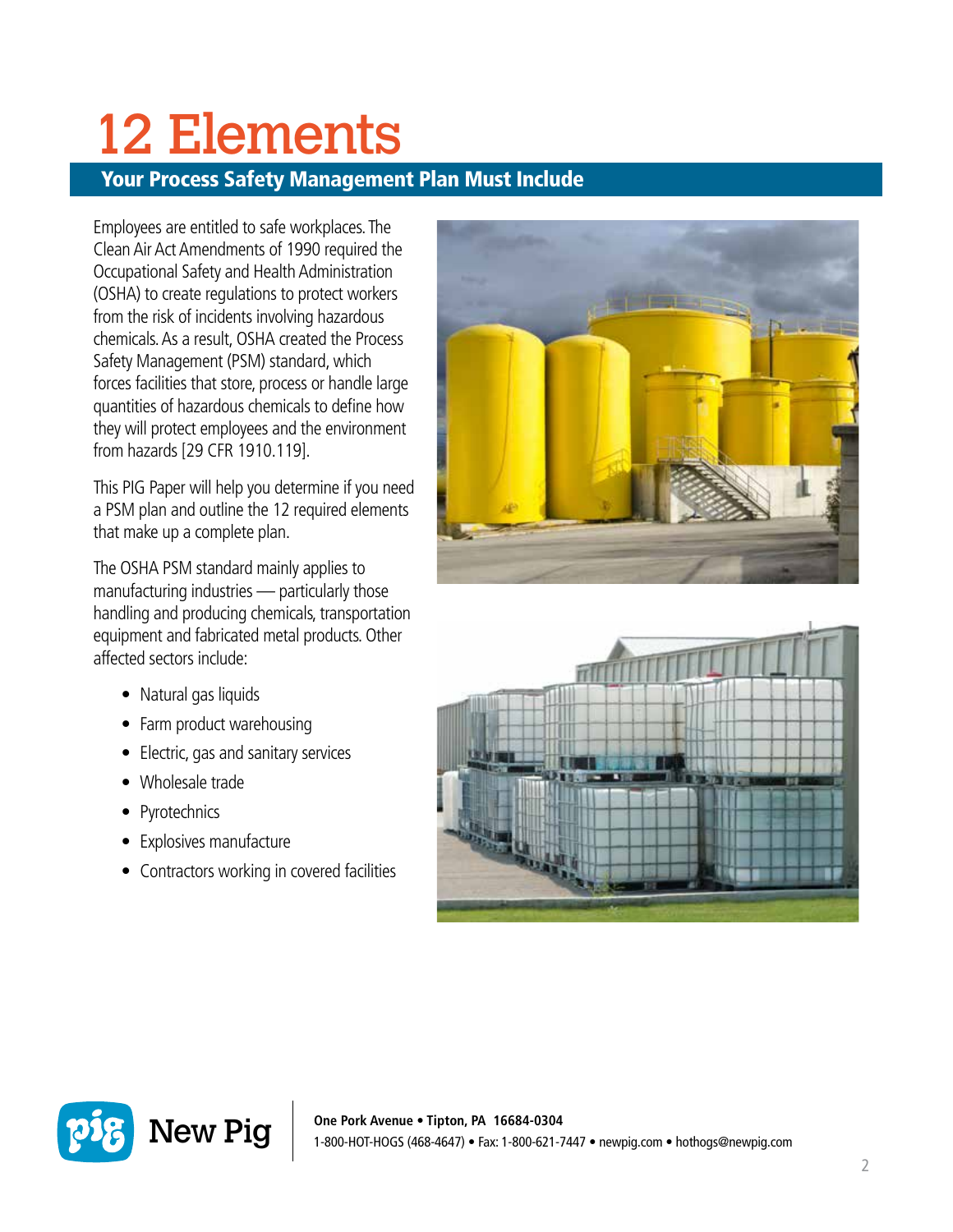OSHA wants to protect every worker from chemical hazards, not just those who work directly with chemicals. The Hazard Communication (HazCom) Standard is a reflection of this and requires all employers to identify and evaluate workplace chemical hazards and to train their employees on those hazards and how to avoid them. There are no lists and no thresholds associated with this standard. The PSM standard shares the same goal as the HazCom Standard, but is not as universally applicable. Facilities that meet at least one of the following criteria are subject to PSM regulations:

- Have a threshold quantity of any of the more than **[130 specific toxic](https://www.osha.gov/pls/oshaweb/owadisp.show_document?p_table=STANDARDS&p_id=9761)  [and reactive chemicals](https://www.osha.gov/pls/oshaweb/owadisp.show_document?p_table=STANDARDS&p_id=9761)** listed in the PSM standard
- Have flammable liquids and gases in quantities of 10,000 pounds or more

**HAZARD CATION AFETY DATA SHEETS** HAZARDOUS MATERIALS

PSM regulations do NOT apply to:

- Retail facilities
- Oil or gas well drilling or servicing operations
- Normally unoccupied remote facilities
- Hydrocarbon fuels used solely for workplace consumption as a fuel
- Flammable liquids stored in atmospheric tanks kept below normal boiling point

The PSM standard focuses on processing hazardous chemicals safely and preventing unwanted spills and releases that could expose workers to those chemicals. The standard defines a process as "any activity involving a highly hazardous chemical including using, storing, manufacturing, handling or moving such chemicals at the site, or any combination of these activities."

Like many safety regulations, PSM requires facilities to focus on proactive steps to identify, evaluate, mitigate and prevent chemical releases rather than relying on reactive measures when an incident occurs, as well as emergency planning.

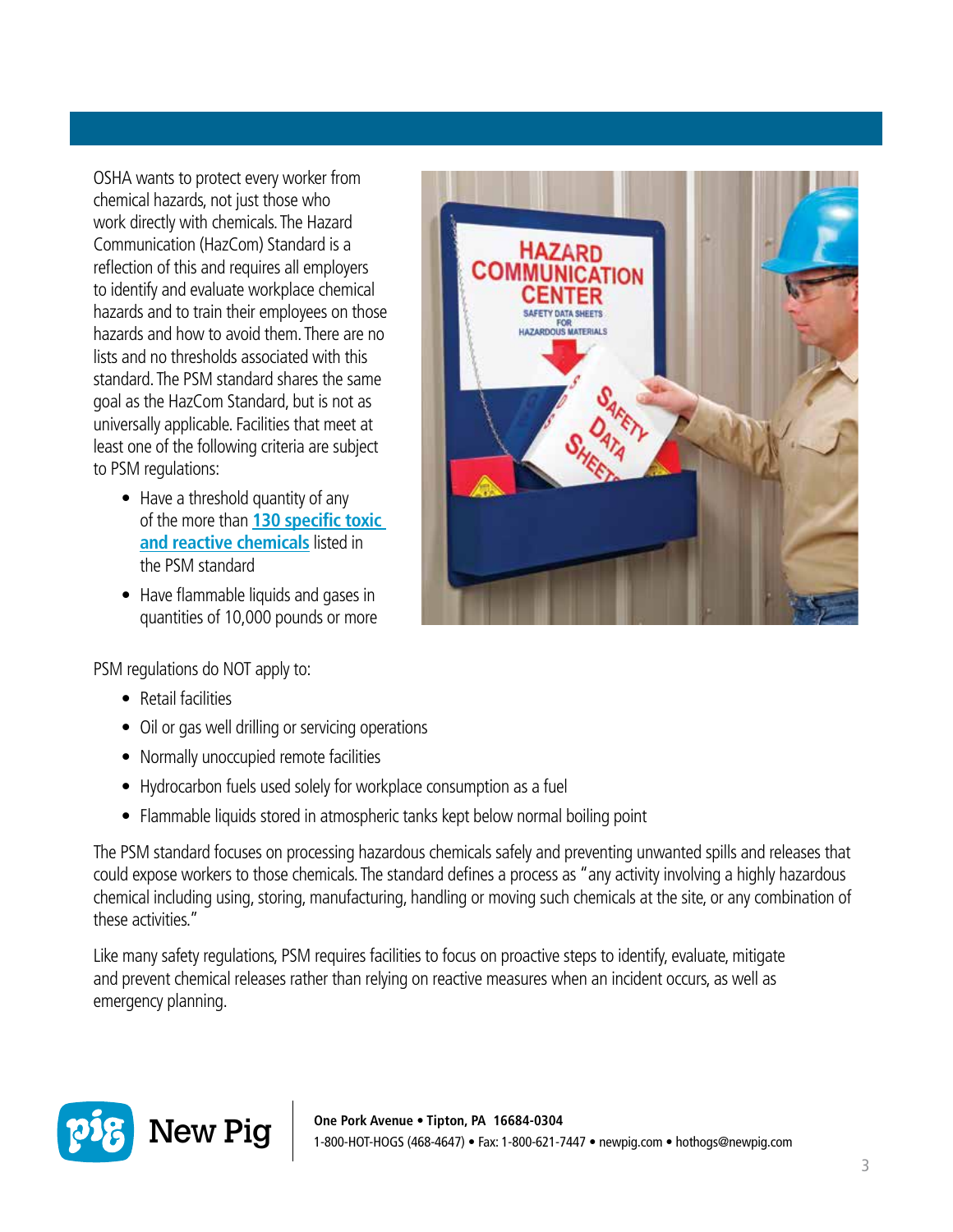#### PSM Plan Requirements

Twelve elements make up a complete PSM plan. These elements document processing steps and establish practices, routines and inspection intervals to remove or minimize the chance of human errors and process failure that could cause chemical releases.

#### **1. Process Safety Information**

Facilities with HazCom plans likely have lists of the hazardous chemicals they store and use, as well as the associated Safety Data Sheets that provide basic hazard information. Your HazCom plan is a good place to start gathering process safety information, but you might need more information to satisfy the requirements. You must document the following information for all highly hazardous chemicals:

- Toxicity information
- Safety and health information
- Permissible exposure limit
- Physical, corrosivity and reactivity data
- Thermal and chemical stability data
- Fire and explosion characteristics

You must also identify and evaluate process hazards, equipment and technologies in this section of the plan. Information — including safe operating limits, process chemistry, the consequences of deviating from operating limits, trade secrets and flow diagrams and all applicable design codes and standards is essential for performing an accurate process hazard analysis (PHA).





 $\displaystyle \mathbf{New~Pig} \mid \mathop{\mathrm{_{0ne\,Pork\,Avenue}}\bullet\mathop{\mathrm{Tipton,\,PA}}\limits_{\scriptstyle 4.56684\text{-}0304}} \mathop{\mathrm{_{0-621\cdot 7447}}\bullet\mathop{\mathrm{newpig.com}}\bullet\mathop{\mathrm{hothogs@newpig.com}}$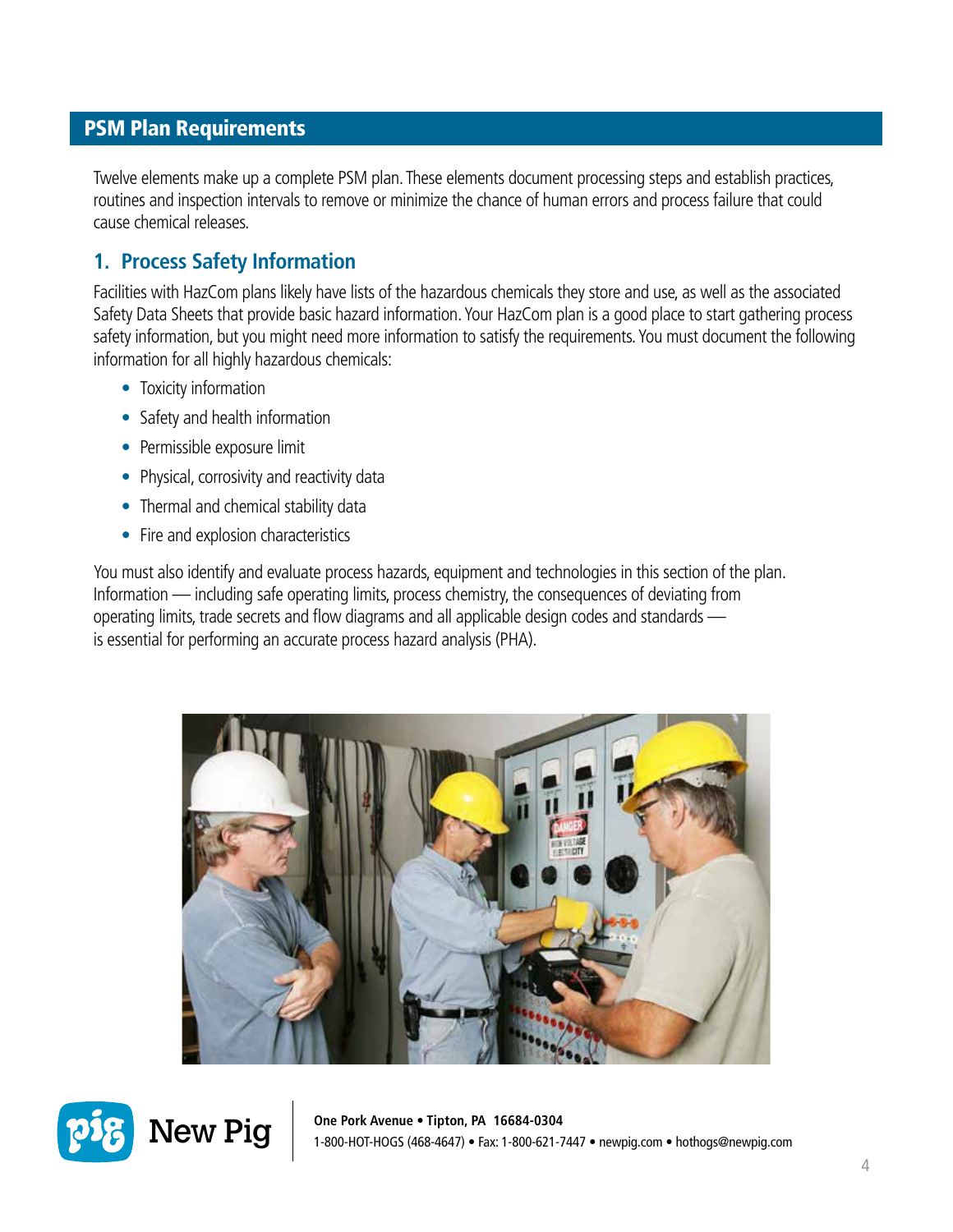#### **2. Process Hazard Analysis (PHA)**

A PHA is a major provision of the PSM standard. It is an organized and systematic method of identifying and evaluating all hazardous processes. A thorough PHA identifies:

- Potential sources of accidental releases
- The hazards the process presents
- Any previous releases that could have had serious health or safety consequences
- The effects or consequences that various types of releases may have on employees and the workplace
- Applicable engineering and administrative controls
- Human factors

The team performing a PHA should have experience with process operations and engineering. At least one member should have knowledge of the processes being evaluated and one member should also be knowledgeable in the specific methods being used to perform the analysis.

The following methods may be used to evaluate each hazardous process:

- What If methodology reviews processes from raw materials to completed products. At each processing or handling step, propose "what if" questions.
- **Checklist** methodology allows team members with expertise in a certain process to develop a list of criteria that addresses process hazards, failure, etc. Checklists are especially effective for processes that have been operating safely for many years.
- **What If/Checklist** methodology focuses on combining creative thinking with prepared checklists. This method is very useful as a training tool, because it forces employees to consider potential scenarios that could happen instead of focusing solely on the parameters established on a traditional checklist.
- **Hazard and Operability (HAZOP) studies** are a formal methodology that investigates how operating parameters can deviate from normal operating procedures and cause problems.
- **Failure Mode and Effects Analysis (FMEA)** studies the ways that each component in a process could fail.
- **Fault tree analysis** is either a qualitative or quantitative graphic representation of events that could lead to an incident or undesirable outcome.

Other appropriate or equivalent methodologies are acceptable, but must be justified in the plan. PHAs must be updated and revalidated by a qualified team every five years, with records documenting applicable resolutions and recommendations kept for the life of the process.

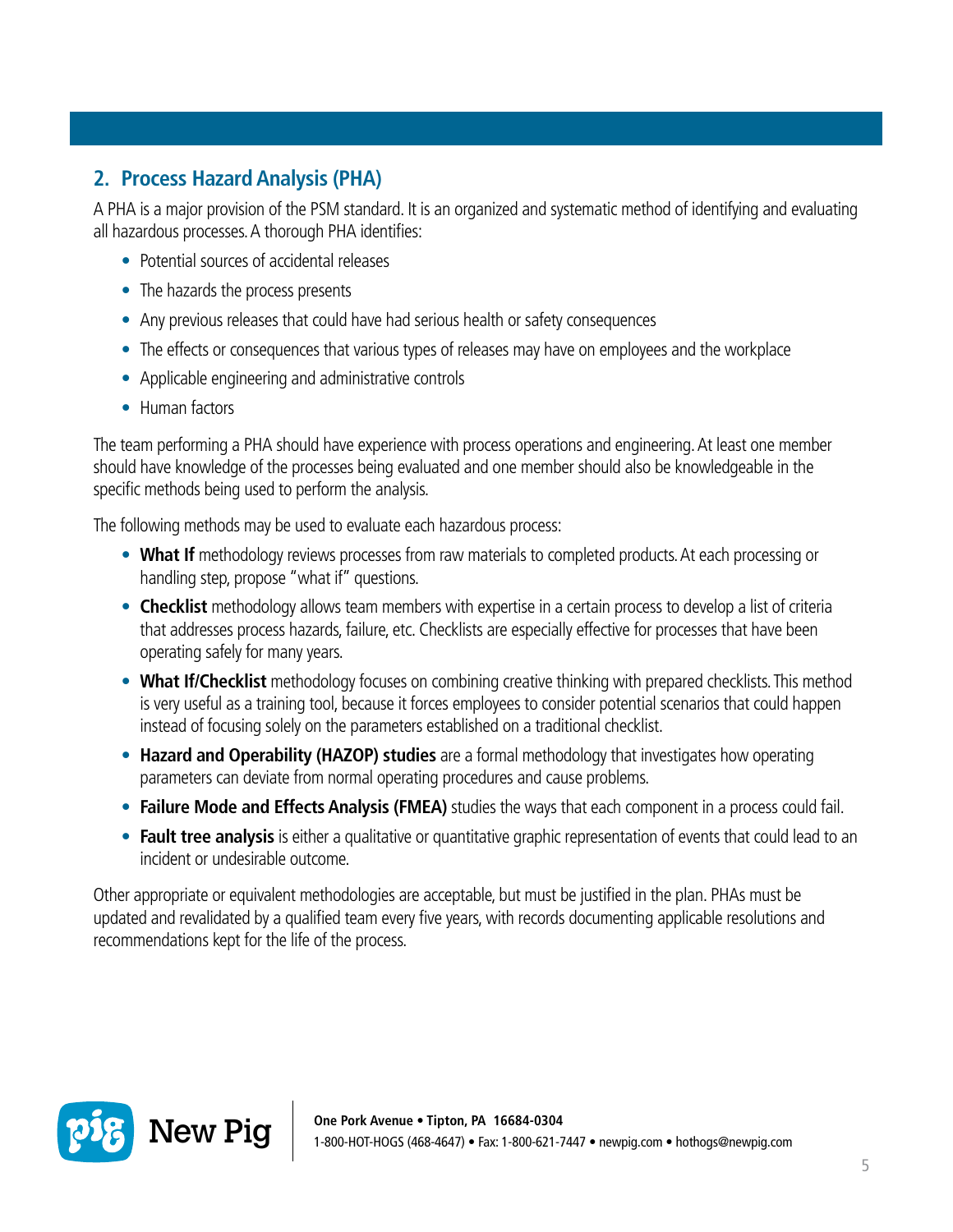#### **3. Operating Procedures**

Written operating procedures describe how daily tasks are performed. This section also documents testing and inspection frequencies and procedures for correcting process abnormalities. Operating procedures must:

- Be technically accurate
- Be clear to employees
- Be consistent with the known hazards of the chemicals in the process
- Include clear and correct operating instructions with process parameters and limitations identified
- Provide practical instructions on how to carry out job duties safely
- Be reviewed periodically to ensure that they reflect current operations
- Be certified annually to verify accuracy

You should explore good engineering practices when establishing and documenting operating procedures. Industry standards and manufacturers specifications are two sources of good engineering practices that can help identify safety and health considerations, properties of hazards, precautions and control measures.



Operating procedures must include steps for various operating phases, including start-up, normal operation, temporary and emergency operations and shutdowns, operating limits with consequences for limit deviations and steps required to correct or avoid deviations.

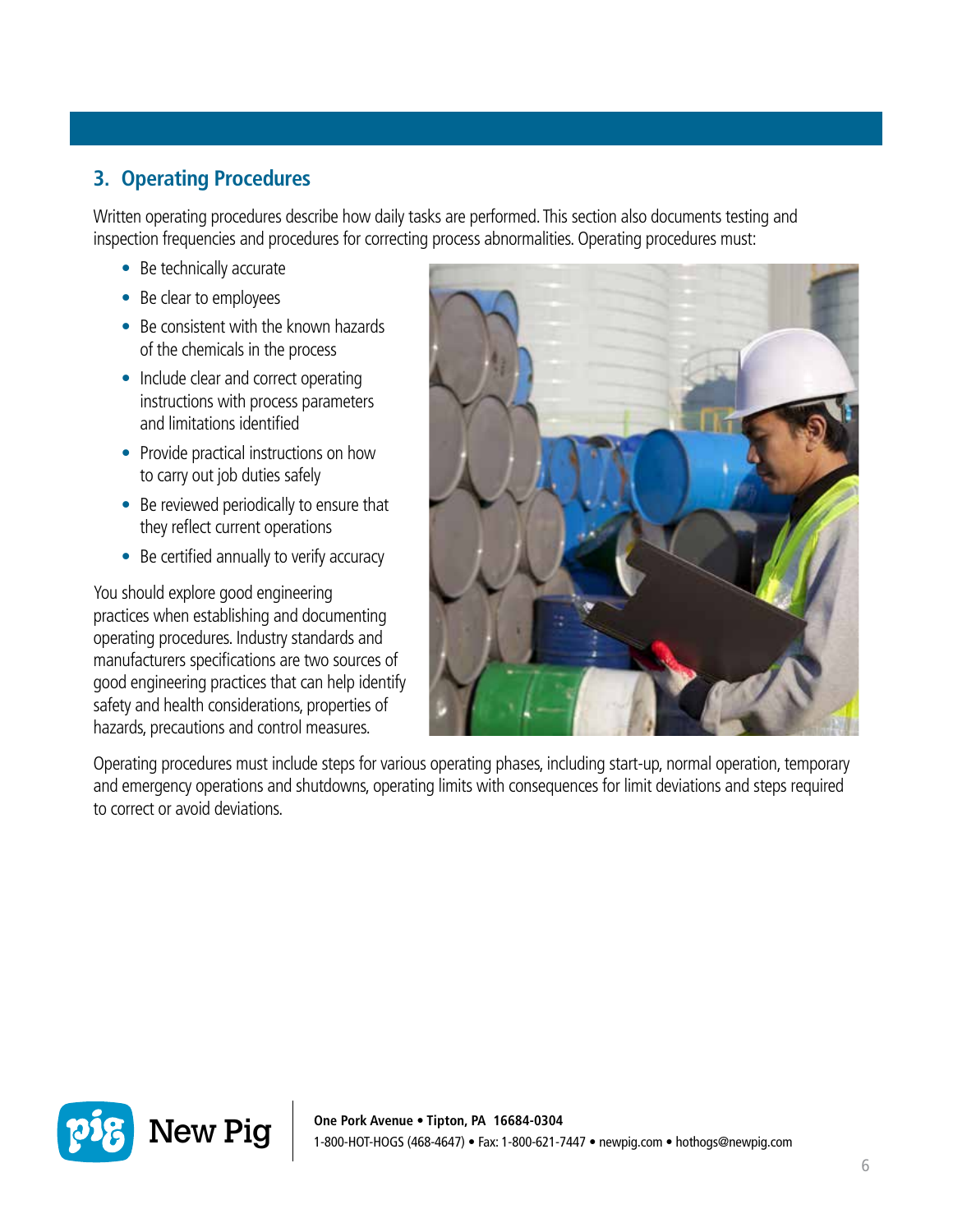#### **4. Non-Routine Work Authorizations**

Hot work permits, confined space entry and other nonroutine work can affect process safety. Plans need to identify the potential for these types of occurrences so that practices and authorizations can be developed to address non-routine situations that could affect employee safety.

Like standard operating procedures, having a specified plan for non-routine authorizations decreases the likelihood of releases and employee exposure to hazardous chemicals. Because non-routine work often interrupts processes, plans should include clear instruction on how to restore processes after non-routine jobs are completed.



#### **5. Contractors**

Operating procedures become routine for employees who use them every day, but they may not be intuitive to others who aren't familiar with a process. Outside contractors are one example of individuals who can unknowingly affect a process. Any outside contractor who repairs, renovates or completes other specialty work on or near processes covered by PSM needs to be aware of potential hazards.

To help safeguard these contractors and onsite employees, you must provide contractors with appropriate hazard information and training. This training must be documented and ensure that individuals who will work in these areas have the appropriate job skills, knowledge and certifications to perform their tasks safely. Incidental services — such as janitorial, laundry or other similar services — that do not affect process safety do not need to have special training.



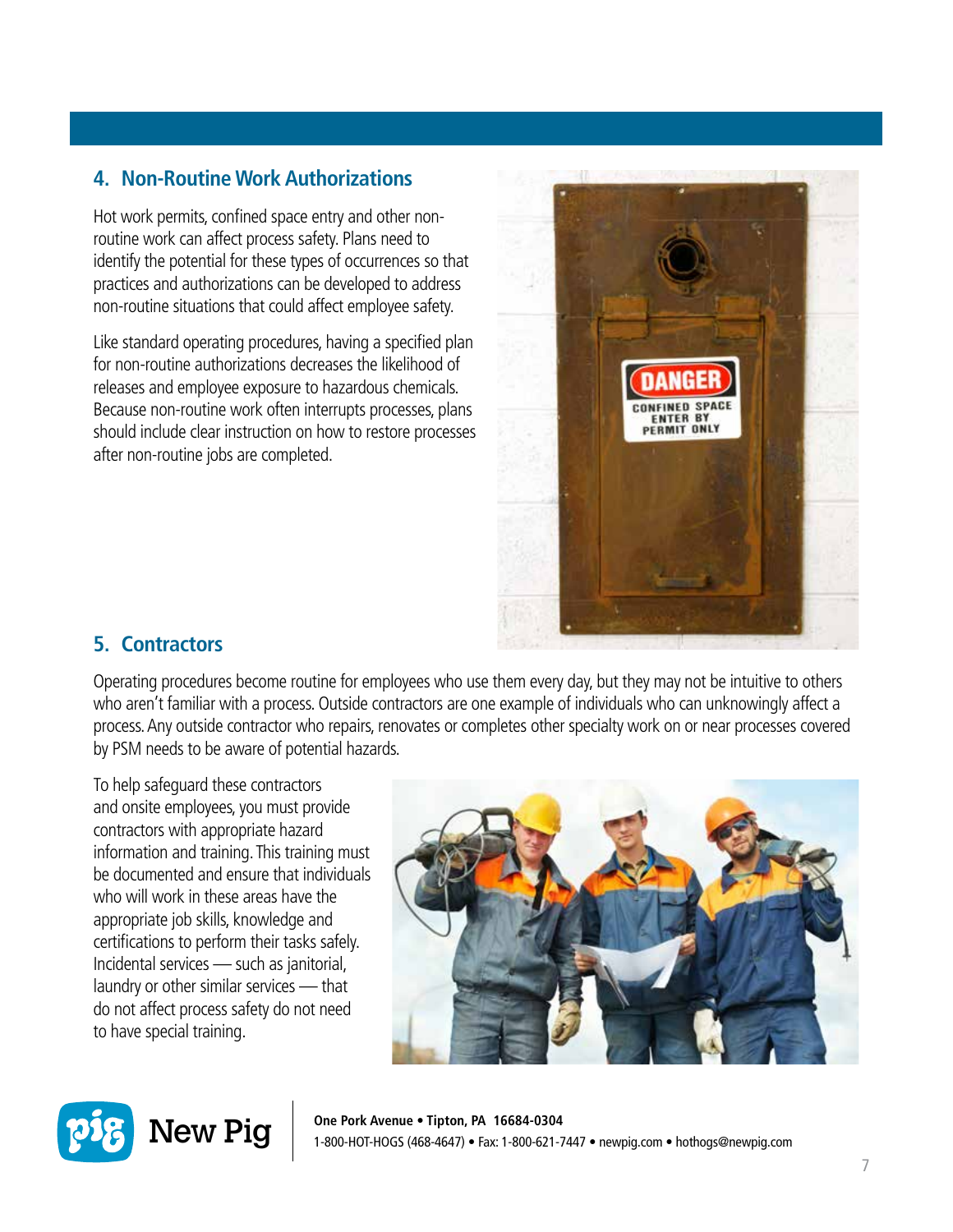#### **6. Pre-Startup Safety Review**

Newly installed equipment, modified processes and new raw materials are all variables that can directly affect process safety. PSM plans must include procedures for performing a PHA and a pre-startup safety review every time significant modifications are made or new chemicals are introduced to a process.

Pre-startup safety reviews must confirm that equipment was installed according to design specifications, all of the required procedures are in place, a PHA has been performed and employees are trained on the changes.



#### **7. Mechanical Integrity of Equipment**

The adage "if it's not broken, don't fix it" doesn't apply to PSM planning because equipment that breaks down can cause a variety of safety hazards. Installing and operating critical process equipment correctly helps minimize the chance of unexpected breakdowns. Preventative maintenance is also essential. PSM mechanical integrity requirements apply to:

- Pressure vessels and storage tanks
- Piping systems
- Relief and vent systems and devices
- Emergency shutdown systems
- Controls
- Pumps

Maintenance protocols for processing equipment include having written procedures, conducting employee training, performing appropriate inspections and regularly testing equipment to ensure its integrity.



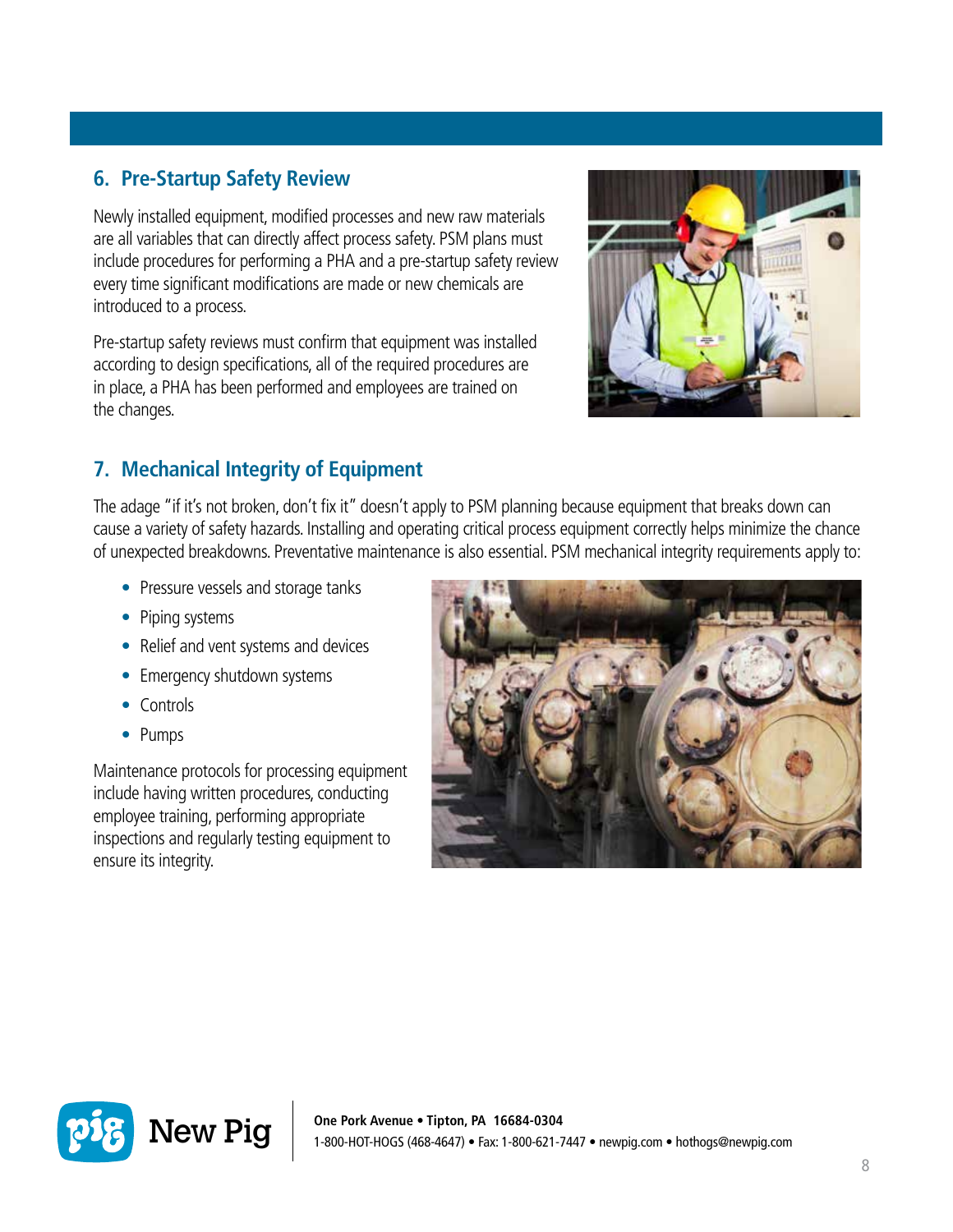

#### **8. Employee Training**

Employees who understand the safety and health hazards of the chemicals and processes they work with are in a better position to take steps to protect themselves and others. Employees must be trained on process hazards. Plans should describe learning goals and objectives, and have a measurable means of gauging whether or not training has been effective.

Training should cover:

- Operating procedures
- Safe work practices that are specific to the processes they will be exposed to
- Emergency evacuation
- Emergency response and shutdown procedures
- Routine and non-routine work authorization activities

Employees must be able to demonstrate proficiency before working with a hazardous process. Training must also take place when there are changes to any process. Refresher training must take place at least every three years.

#### **9. Management of Change**

PSM plans must include a way to identify both temporary and permanent changes to existing processes. Changes can include equipment modification or replacement, an adjustment in operating conditions or the introduction of a new raw material. Process changes must be evaluated before implementation to ensure they don't affect employee safety.

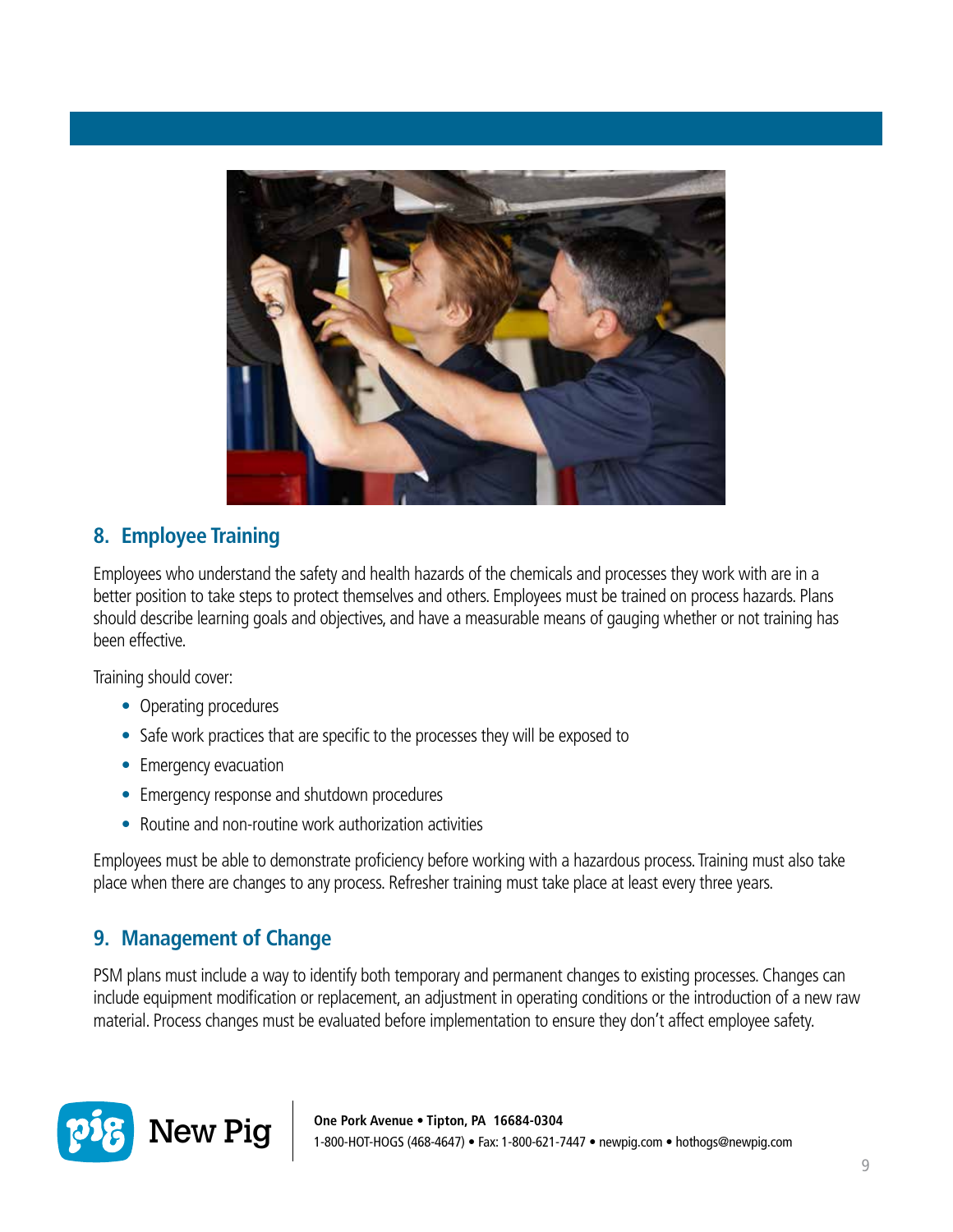#### **10. Incident Investigation**

Incident investigations allow facilities to learn from past mistakes. Any event that caused an injury, large chemical release or near miss is considered an "incident" and must be investigated. When an incident investigation team can identify the cause of an incident, they can take steps to avoid it in the future.

In-house teams investigating incidents should be properly trained, including how to conduct interviews, assemble documentation and write reports. At least one person should also have knowledge of the process. The goal of the team should be to obtain facts, not place blame.

Incident teams must investigate all incidents within 48 hours. The team's written report should document factors that contributed to the incident, as well as recommendations for changes to prevent the incident from reoccurring. Reports must be kept for five years.

#### **11. Emergency Preparedness, Planning and Response**

Performing PHAs and establishing operating procedures for processes involving hazardous chemicals will help minimize the chance of unintentional spills. Being prepared for emergencies and incidental chemical releases is an additional line of defense. An Emergency Action Plan (EAP), designed in accordance with 29 CFR 1910.38, is a required PSM planning element that outlines the procedures and actions to take when there is a chemical release.

Facility planners need to determine what specific actions they want employees to take when there is an unexpected chemical release.

At the very minimum, an EAP must document emergency evacuation routes, describe how to use alarms and how all employees — including employees with physical limitations — will evacuate to a safe zone.

The EAP must document steps for employees who will aid in spill response. Pre-planning response actions, training and regular drills will help employees prepare for releases and spill response.

Response plans need to address both incidental and emergency releases. Incidental releases are small spills that do not pose a significant risk to the responder or an immediate threat to worker safety and the environment. In most instances, responding to incidental spills does not require specialized training and procedures can be incorporated into general operating directives.

Employees who will respond to emergency releases that pose an immediate risk to human life or the environment may need to be trained to an appropriate skill level under OSHA's Hazardous Waste Operations and Emergency Response Standard [29 CFR 1910.120]. If outside response is needed, such as a county hazmat team or an independent spill response contractor, mutual aid agreements should be established in advance and included in the EAP.







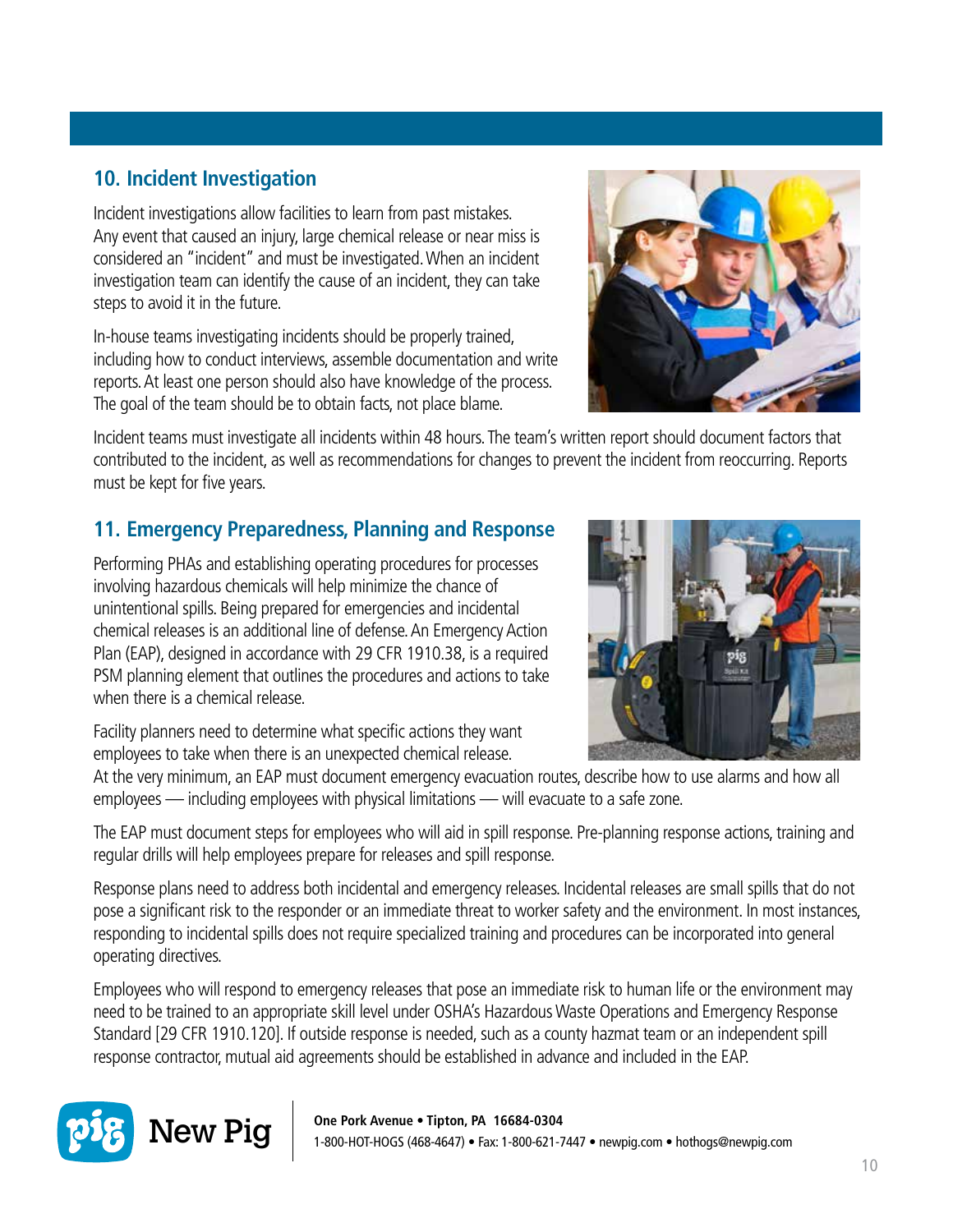

#### **12. Compliance Audits**

It's important to audit or review processes, training and other plan elements to ensure that they are still adequate, accurate and in compliance with the standard.

An experienced, knowledgeable team must perform audits and include a review of the documentation in the plan, an inspection of the physical process and interviews with personnel involved in the process. Team members must be able to document non-compliances and make recommendations for implementing any corrective actions.

The PSM standard requires an audit at least once every three years. You must keep the two most recent audit reports on file with the PSM plan.

#### **Planning for Every Day**

Identifying hazardous processes, having procedures in place to maintain safe operations and being prepared for spills won't guarantee that an incident will never happen. A well-designed PSM plan that includes all of the required elements can greatly minimize the chances of large-scale incidents and help improve employee health and safety at your facility.